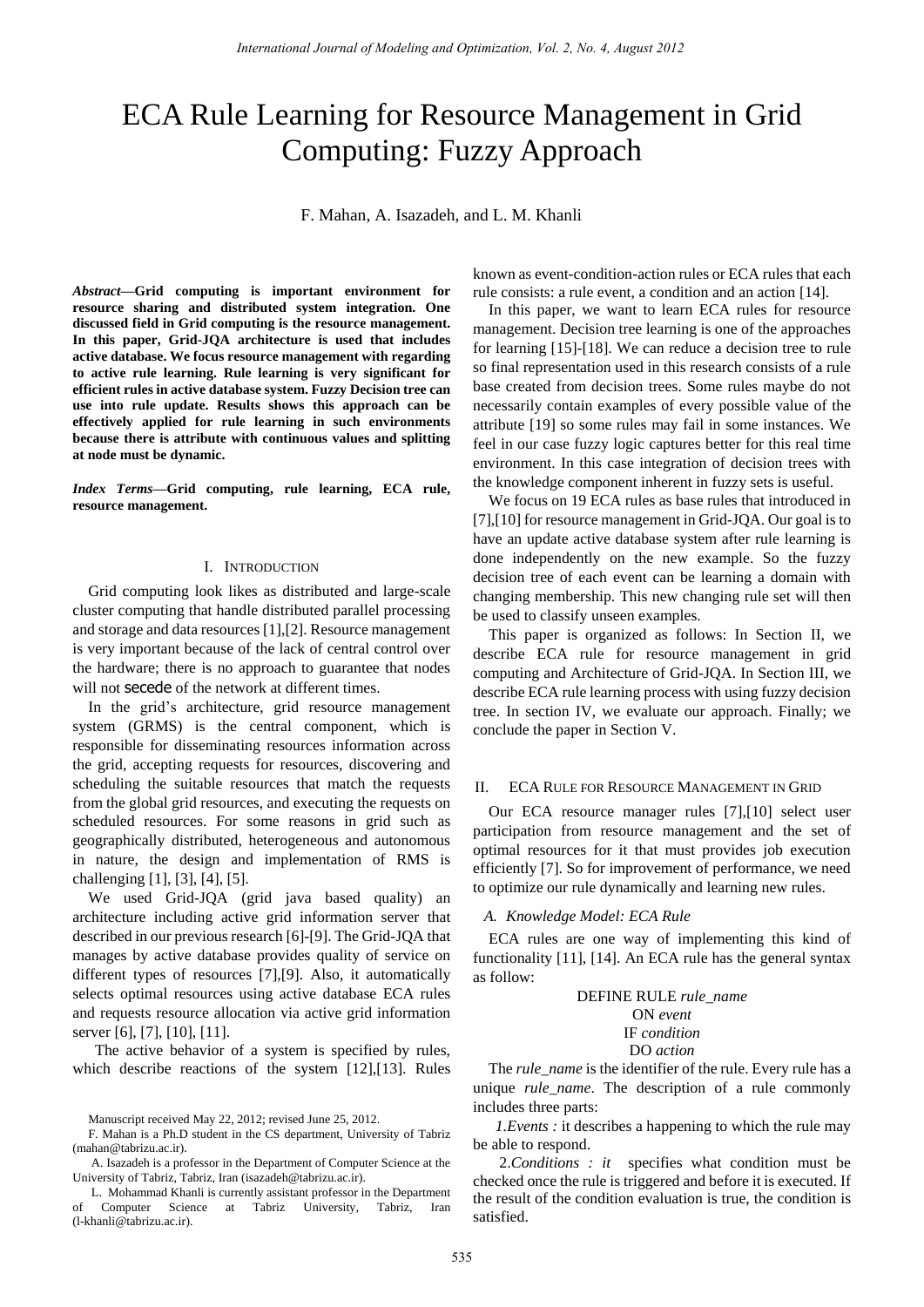*3.Actions :* The action describes the task to be carried out by the rule if the relevant event has taken place and the condition has evaluated to true.

For example in grid for resource management, one of the rules that we used is [7]:

> AGIS\_Advertise\_Rule ON Event AGIS\_Advertise IF Condition select agis from AGIS\_UPPER Where agis.threshold  $= min(*.threshold)$ DO Action home.Advertise (agis);

# *B. GRID-JQA ARCHITECTURE*

Grid-JQA system architecture include grid portal, active grid information server (AGIS), fault detector, and GRAM (for more detail sees [7]). ECA rules support the semantics of the grid resource management. Here, we define active learning grid resource server that includes efficient ECA resource management rules for resource selection and job scheduling [7]-[9].

Figure 1 from [7] shows the architecture of rule engine Grid-JQA that we extend it with adding rule learning. In this system, rule learning simulates new condition and example and make new rule base of original rules by fuzzy decision tree.

#### *C. Resource Management*

Processor, network, and memory are the most important resources in grid [20] that user can assign weight for each parameter that shows the importance of the parameter regardless for memory. Since grid is real-time environment,

## III. FUZZY DECISION TREE FOR ECA RULE LEARNING

A fuzzy decision tree combines fuzzy concept with symbolic decision trees. This feature provides the representative power of decision trees with the knowledge component inherent in fuzzy logic that leading to better robustness and efficient [21],[22]. Each attribute partition into fuzzy sets and assign membership degrees to original values of it regarding to membership functions. In actual, each fuzzy decision tree use assigned fuzzy membership [23] to induce an explicit fuzzy decision tree [22].

The some advantages of fuzzy decision tree are [24]:1. Better utilization of resources 2. Interpretability 3.Manaoement of uncertainties.

A *fuzzy decision tree* (see e.g. Figure 2) is a tree that every edge is annotated with a condition, and every leaf is submitted with a fuzzy set over *class (C)*. We consider only binary trees in this paper, where one of the conditions at the outgoing edges of a node is chosen, and the condition at the other outgoing edge is the negation of the test condition [13], [22]. Another property is that each condition is used at most once in each path from root to leaf [13].

Whenever an example matches the conditions the edges of a path are annotated with, we expect the example to belong to the classes regarding to the fuzzy set the leaf is annotated with. E.g., in Figure 4 along the edges labelled MAXTHRESHOLD gives us a clue, that the interest of the user in MAXTHRESHOLD is classified to positive with a degree of truth 0.82 and negative with a degree of truth 0.18. One should observe that unlike in decision trees based on



Fig. 1. Extended architecture of Grid-JQA & AGIS ECA rule engine with rule learning

when the resource capabilities are changed, maybe the fault detector informs the AGIS by fault event.

We introduce fuzzy decision tree for ECA rules in active database for managing environmental changes.

classical logic, the conditions on the outgoing edges of a node are not necessarily mutually exclusive: e.g. an example can be both MAXTHRESHOLD and non– MAXTHRESHOLD to a non–zero degree of truth. So we have to combine the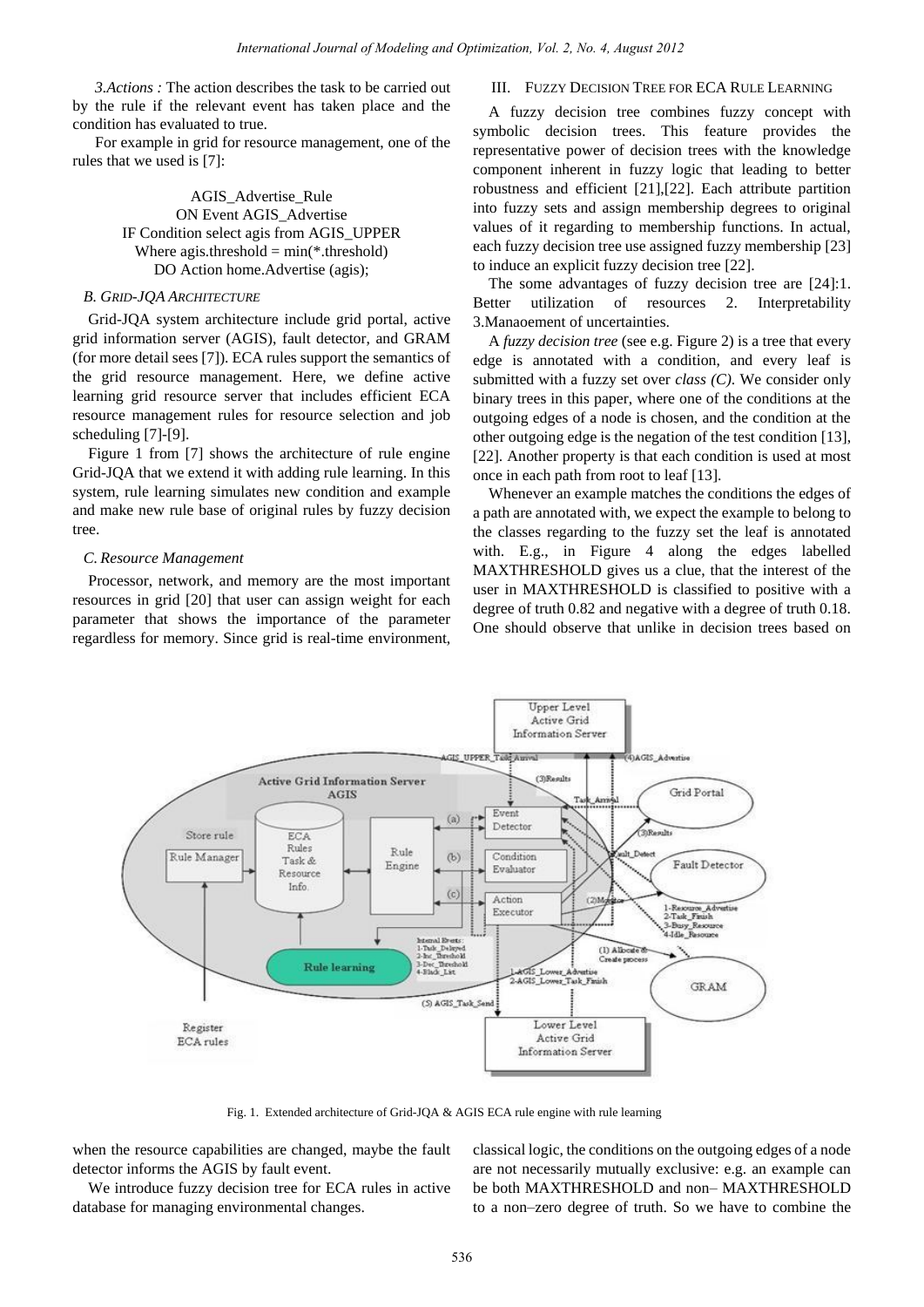clues given by all paths into one final result. In this paper, we focus rule learning that use fuzzy decision tree for rule update.

## *A. Rule Update*

Rule learning means update and create new rule regarding to original rules and real examples. Here our rule is ECA rule. We use fuzzy decision tree for describing each original rule [25]. The root of each initial tree is the related event of each rule. Here, End of each tree are tow leafs at most because we suppose binary fuzzy tree. Fuzzy decision tree provide adaptive and more performance for updating ECA rules because attributes in rules unlike static ECA rules have range value base on membership of it.

When related event occurred, system must refer to related original fuzzy tree. If related original fuzzy tree respond to event, the rule does not need to change. But if it do not consider to event, the rule need to update or create new rule.

In actual, we need update and create new rule according to real examples in three cases:

## Case 1:

For such learning, we need changing membership value of parameter that must consider. For example, in original rule, that describe in section 4, MAX\_THRESHOLD is a parameter that the degree of it maybe change with membership function [23] regarding to received real example

# Case 2:

.

In this case some real example may have some new condition into original rule. So new fuzzy decision tree must be created base on original tree and add new condition. The using times new fuzzy decision tree determines adding it in original database.

# Case 3:

We need new ECA rules that must consider some real examples because at first maybe we did not consider these rules that happened in real. So we can generate new rule from instances that the new rules must not have conflict with other rules.

# IV. CASE STUDY

We focus on 19 ECA rules as base rules that introduced in

[7],[10] for resource management in Grid-JQA. Our goal is to have an update active database system after rule learning is done independently on the new example.

For evaluation our approach, we use a new training data set that happened in real environment that fuzzy decision trees learn from this training set. Let follow rule is one of original rule:

Inc\_Threshold\_Rule ON Event Inc\_Threshold IF Condition (home.Threshold < \_MAX\_THRESHOLD) DO Action home.IncThreshold( ); ELSE Action home.IssueEvent ( AGIS\_Advertise );// under loaded

In this rule, MAX\_THRESHOLD is a continuous attribute that expert determines. we need to change it base of examples and new data. When value of MAX\_THRESHOLD is static, maybe some examples not respond so it must be learned during the time.

Learning is done with fuzzy decision tree that described in section III. In figure 2, we presented fuzzy decision tree of above ECA rule.

When we use active ECA rules for resource management, we may be received event with different value of attribute. So we could not respond to some events because the value of threshold was static. Hence when our threshold change with fuzzy degree and used fuzzy decision tree for managing events, we could respond more event successfully.

# V. CONCLUSION

We extended Grid-JQA system architecture. This system includes Active Grid Information Server (AGIS) with ECA resource manager rules and ECA fault manager rules. We suggested rule learning based on fuzzy decision tree in resource management in Grid computing for learning new example and data. Learning provide resource management be more efficient. As future work, it is also possible to update or invalidate the existing rules by mining the triggered rules history.



Fig. 2. Fuzzy decision tree of example ECA rule